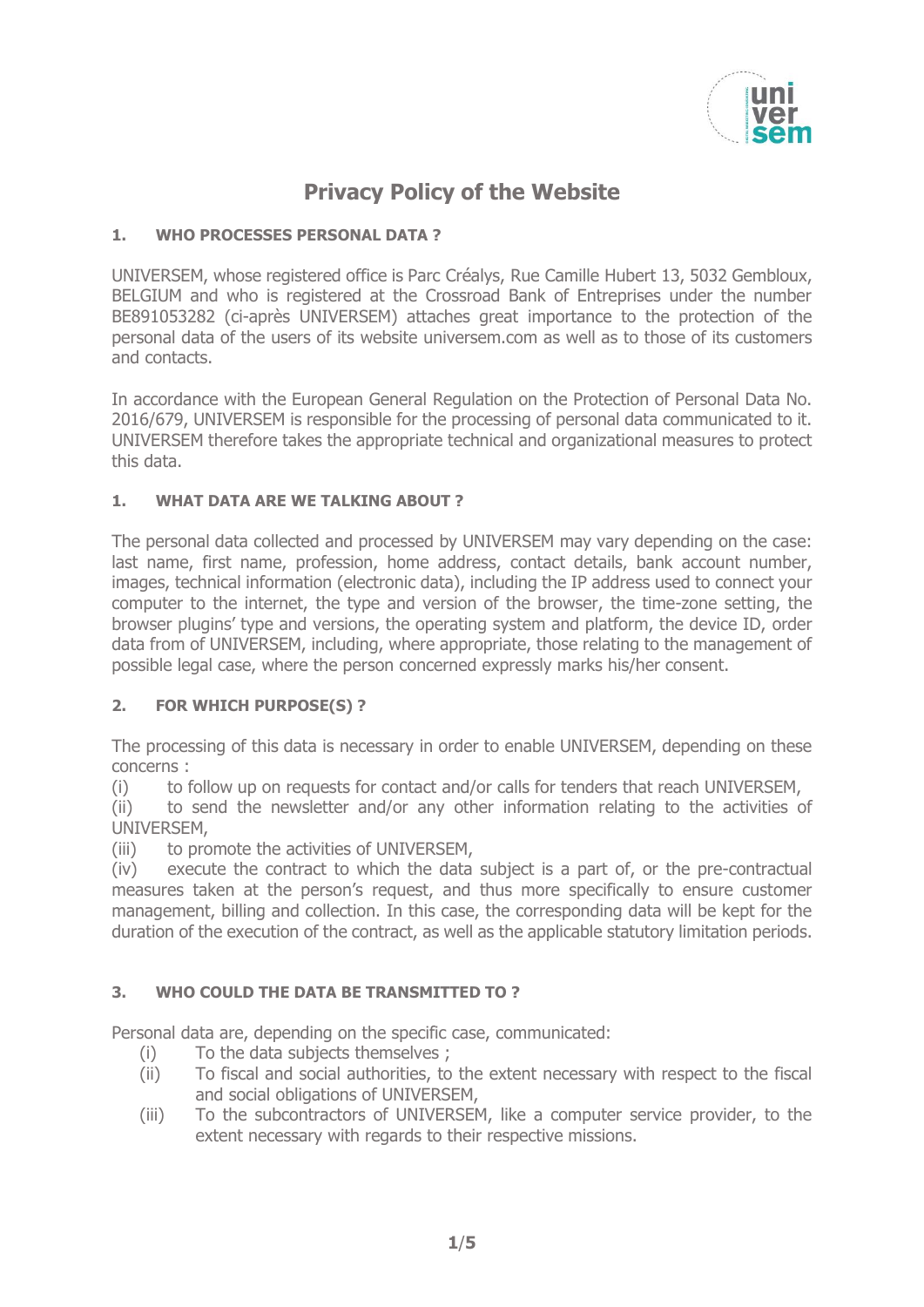

#### **4. LOCATION OF YOUR DATA**

**In the European Union** – Your data is generally only stored on servers located in the EU.

**If transferred outside the European Union** – Your data is only transferred to a country that does not offer an adequate level of protection if the processing of your case requires the sharing of information with legal professionals in non-EU countries. Similarly, for the sending of our newsletters and the ticketing of the events we organise, we may use subcontractors located outside the European Union.

In such cases, we will of course ensure that the recipients are obliged to comply with the same data protection standards as in the EU by means of appropriate contractual clauses. You can obtain a copy of these guarantees on request.

#### **5. PROTECTION OF YOUR DATA**

**Technical and organisational security** – We take all necessary steps to ensure an adequate level of security for your data, in particular to protect it from leakage, loss, destruction, public disclosure, unauthorised access or other misuse.

#### **6. RIGHTS AND HOW TO EXERCISE THEM**

**Information** – This right is exercised through this document. If the data processed includes the data of your staff, you undertake to inform them of this document.

**Access and rectification** – You have the right to access your data and to have them rectified if necessary.

**Objection** – You may object to the processing of your data by us on the basis of our legitimate interest.

Withdrawal of consent – Where data is processed on the basis of your consent, you may withdraw this decision at any time, without calling into question the past processing.

**Erasure** – You may obtain the erasure of your data or the restriction of processing under the conditions set out in Articles 17 and 18 of the General Data Protection Regulation.

**Portability** – The data you have provided to us may be communicated to you or to a colleague in electronic format.

#### **For additional information on your rights:**

<https://www.autoriteprotectiondonnees.be/citoyen/vie-privee/quels-sont-mes-droits->

To exercise any of these rights, a written, signed and dated request must be made with a copy of both sides of the person's identity card, sent by ordinary mail to UNIVERSEM, or by email to marketing@universem.com. If it is an electronic identity card, an official certificate of residence must also be attached.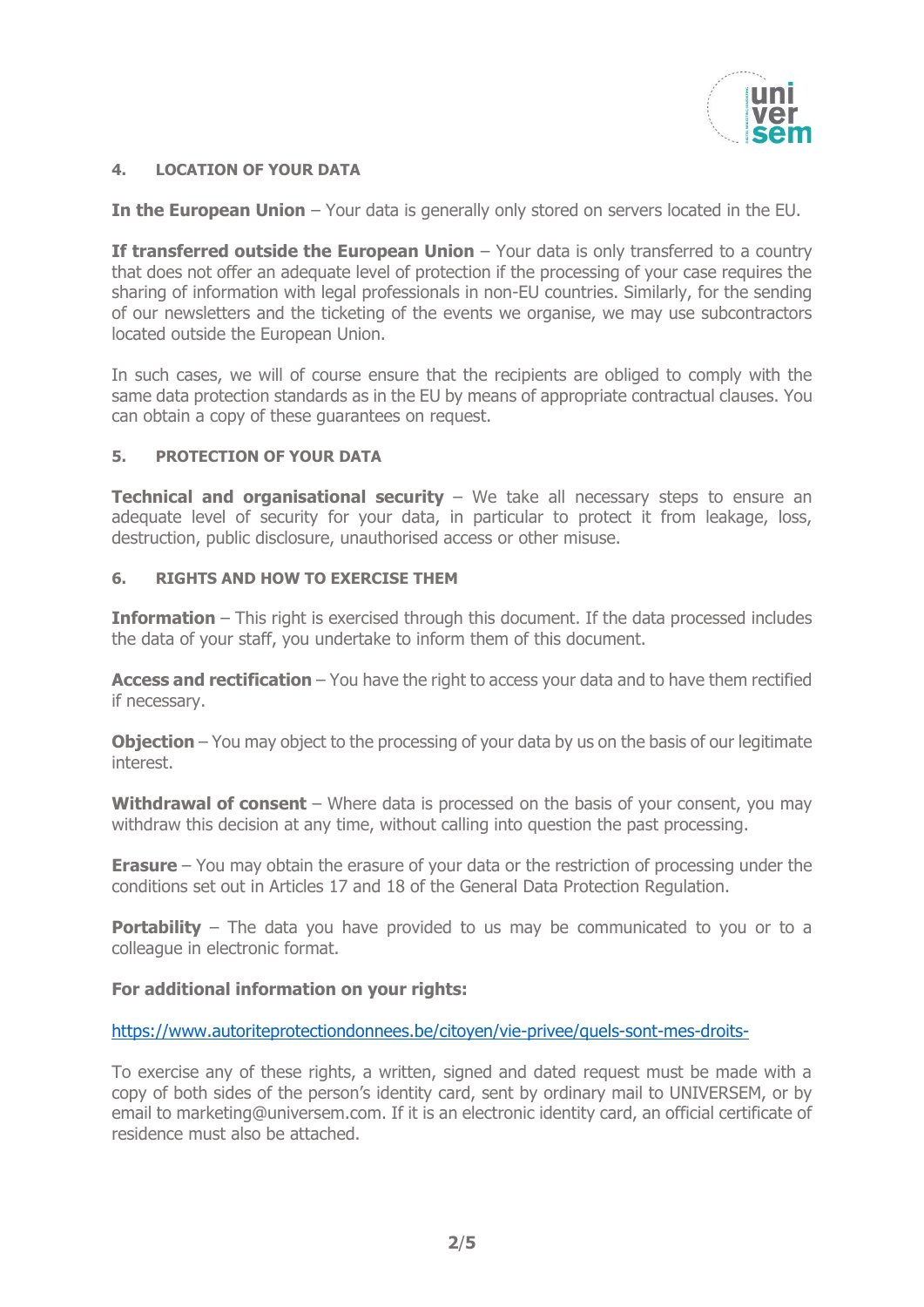

#### **7. EDITING**

This policy may be corrected, added to or amended at any time for various reasons. The most up-to-date version can be consulted at all times on our website. We invite you to consult it regularly.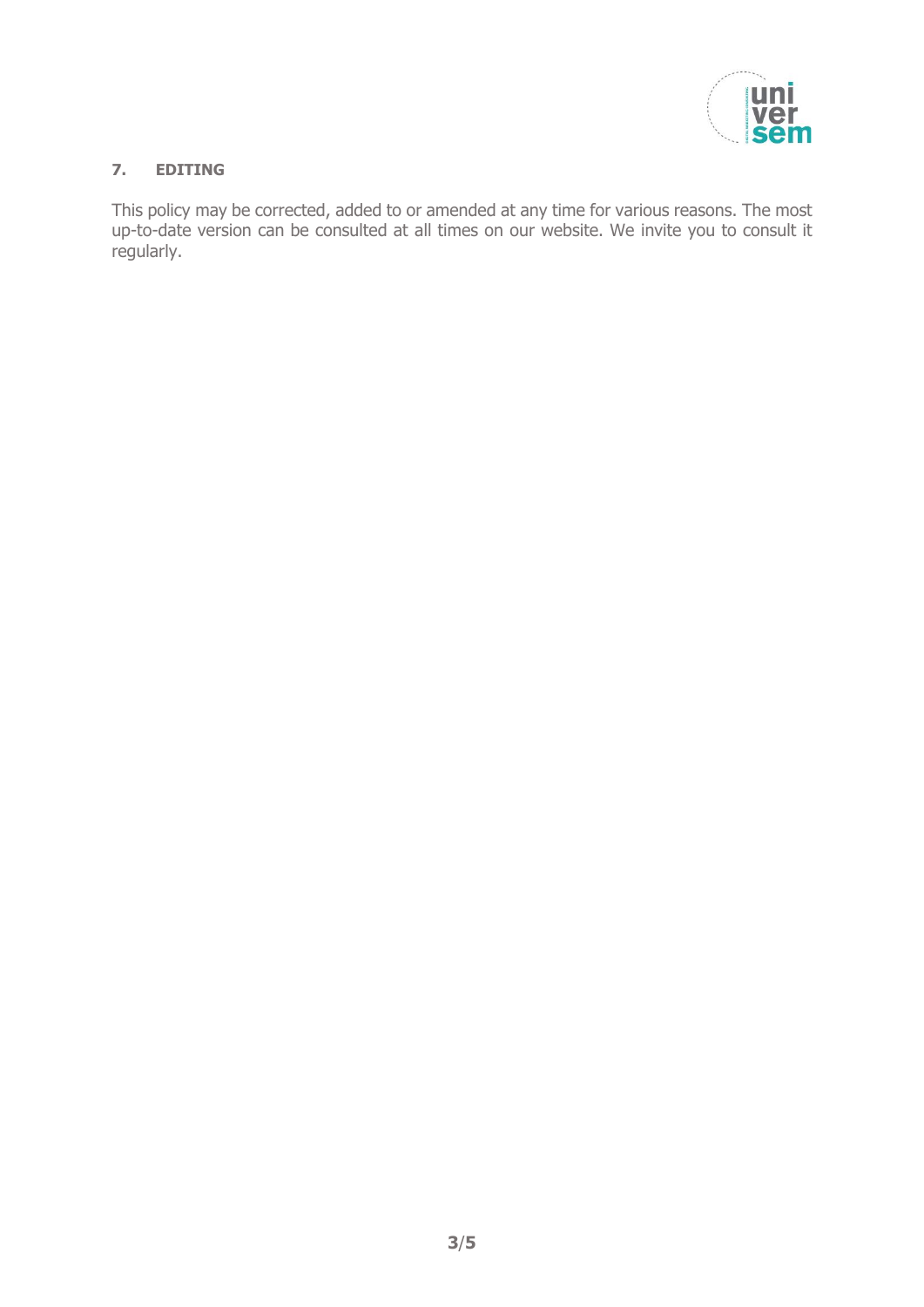

## **Website cookies policy**

Visiting UNIVERSEM's website implies the collection of personal data by means of cookies or similar technologies.

#### **1. WHAT ARE COOKIES ?**

A cookie is a small text file, saved by the browser on the user's computer/smartphone/tablet when visiting websites. The use of cookies allows websites to function as efficiently and simply as possible. You are not obliged to accept (all) our cookies. However, if you do not accept or you delete our cookies, please be aware that you will not be able to take full advantage of certain features of our Website and/or the user experience.

#### **2. WHAT KIND OF COOKIES ARE WE TALKING ABOUT ?**

There are different types of cookies. Some are necessary for the proper functioning of a website, others are used to improve and simplify its use:

- 1. Cookies strictly necessary for the functioning of the websites;
- 2. Functional cookies ;
- 3. Performance cookies ;
- 4. Marketing cookies ;
- 5. Social Media cookies

**Cookies strictly necessary** for the operation of UNIVERSEM websites do not collect any information about the user that may be used for marketing purposes and are essential to use UNIVERSEM websites. These cookies are exempt from the consent requirement in accordance with Article 129 of the Electronic Communications Act of 13 June 2005 (see points 3.1 and seq., of the [opinion 04/2012](http://ec.europa.eu/justice/data-protection/article-29/documentation/opinion-recommendation/files/2012/wp194_fr.pdf) of the Article 29 Working Party, independent European advisory body bringing together the members of the various national authorities for the protection of personal data about exceptions to the consent requirement for cookies).

**Functional cookies** are used to store the user's login data, to secure the user's login to the UNIVERSEM website, to provide live assistance. These cookies do not collect any information about the user that can be used for marketing purposes. These cookies are also exempt from the consent requirement (see points 3.1 and 3.3 of the opinion mentioned above).

**Authentication cookies** allow users to identify themselves and access secure content. These cookies do not collect any information about the user that can be used for marketing purposes. These cookies are also exempt from the consent requirement (see section 3.2 of the opinion mentioned above).

**Performance cookies** allow UNIVERSEM to collect information about how users browse the UNIVERSEM's websites, and to adapt and improve these websites accordingly. UNIVERSEM is unable to identify users using this type of cookie, and all data collected by these cookies are processed anonymously. These cookies do not collect any information about the user that can be used for marketing purposes. These cookies are placed and used on the basis on the consent given by the user.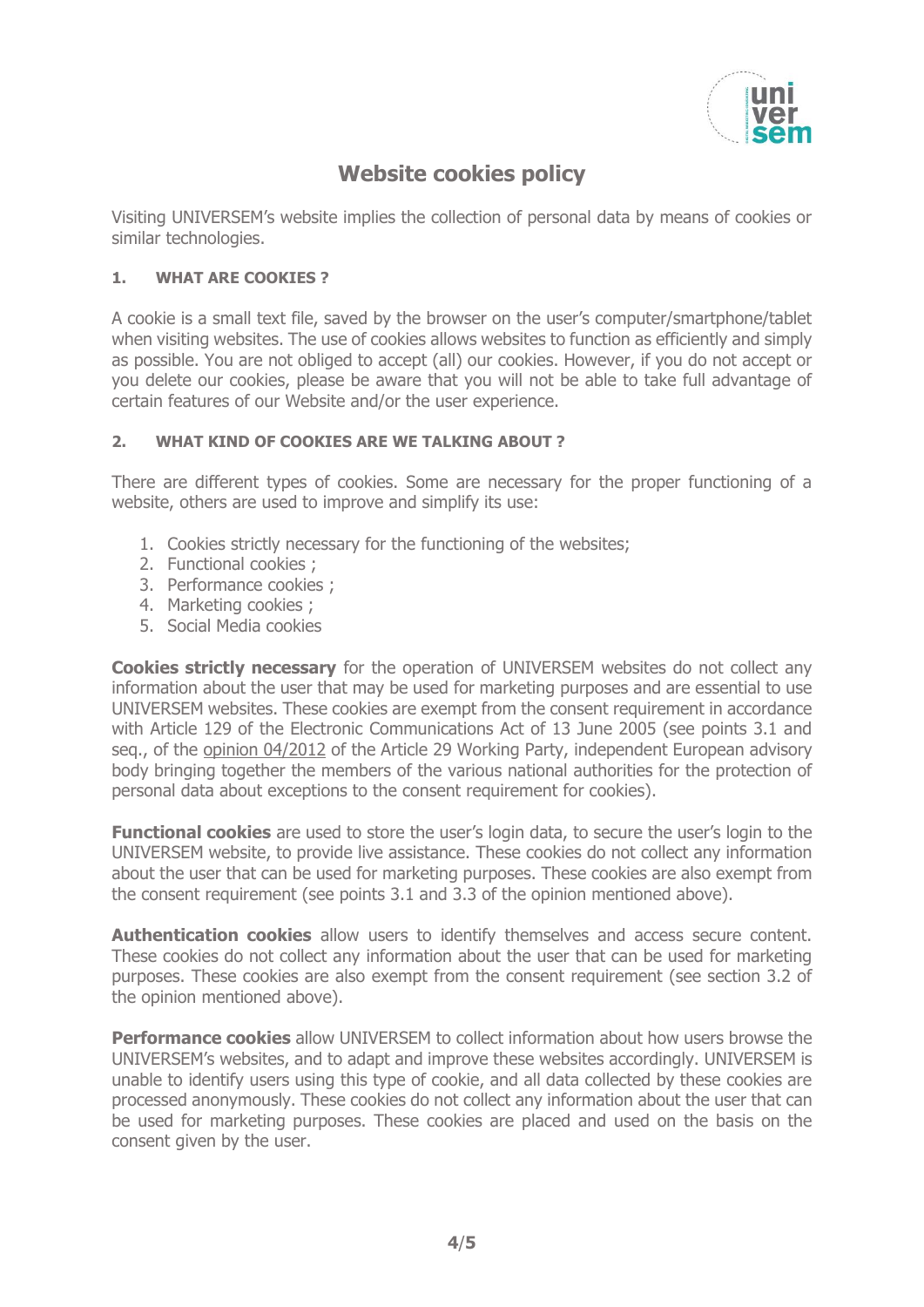

**Targeting/third parties cookies.** UNIVERSEM could possibly conduct advertising campaigns, including the use of third parties who may sometimes place cookies (or similar technologies) to evaluate the success of the campaign, or show targeted advertising, adapted to the interests of the users, or to limit the number of views per user. For example, links to the social networks or to videos on YouTube -who are third parties- can, if appropriate, place cookies on the websites of UNIVERSEM. These cookies are placed and used based of the consent given by the user.

When a user refuses to use this type of cookies, the user can only access pages and services that do not require these cookies. The parts of UNIVERSEM websites that technically allow the inclusion of third-party content -and therefore third-party cookies- will no longer be accessible and a message will inform the users.

A distinction has to be made as well between:

- 1. Session Cookies
- 2. Permanent cookies

**Session cookies** are automatically removed from the computer's hard drive or the user's browser memory when he/she logs out and/or closes the browser.

**Permanent cookies** are stored on the computer's hard drive or in the user's browser memory for a limited period of time (minutes, days or years) after the browser is disconnected or closed.

There are various ways to configure and manage cookies: you can either deactivate UNIVERSEM or third-party cookies using your browser settings, or you can use our cookie setting tool to manage your cookie preferences (accept/reject).

The retention period of the data collected via the various cookies may vary depending on whether the cookie is placed by UNIVERSEM or by third parties. We are not responsible for the retention period for third party cookies. The table below displays in details the cookies used on UNIVERSEM website(s) and the cookies used by third parties.

Last updated: May 17<sup>th</sup> 2022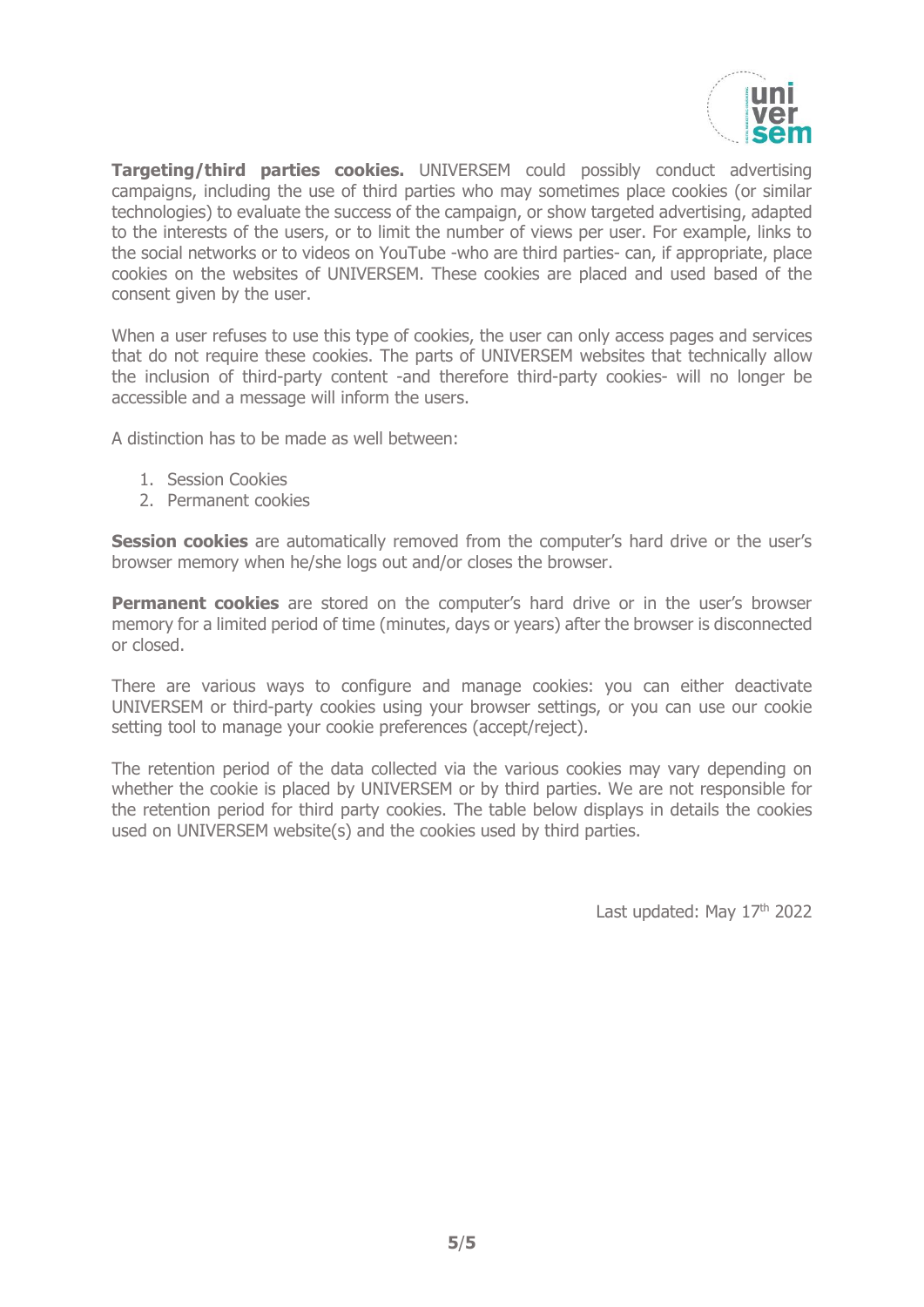| <b>Name</b>      | <b>Category</b>     | <b>Duration</b> | <b>Host</b>        | <b>Description</b>                                                                                                                                                                                                                                                                                                                         |
|------------------|---------------------|-----------------|--------------------|--------------------------------------------------------------------------------------------------------------------------------------------------------------------------------------------------------------------------------------------------------------------------------------------------------------------------------------------|
| <b>DSID</b>      | Marketing<br>Cookie | 2 weeks         | <b>DoubleClick</b> | This cookie is owned by Google. This<br>cookie is used to identify a user logged into<br>his Google Account on non-Google sites<br>and to remember his ad personalization<br>preferences.                                                                                                                                                  |
| <b>IDE</b>       | Marketing<br>Cookie | 13 months       | <b>DoubleClick</b> | This cookie is owned by Google. This<br>cookie contains a unique user ID that<br>allows the user to be tracked across<br>different sites and domains to deliver<br>personalized advertising.                                                                                                                                               |
| <b>RUL</b>       | Marketing<br>Cookie | 1 year          | <b>DoubleClick</b> | This cookie is owned by Google. This<br>cookie is used to determine if website<br>advertising has been displayed correctly.                                                                                                                                                                                                                |
| c_user           | Marketing<br>Cookie | 1 year          | Facebook           | Used by Facebook to store the user ID of<br>the currently logged in user.                                                                                                                                                                                                                                                                  |
| datr             | Marketing<br>Cookie | 2 years         | Facebook           | Used by Facebook to "differentiate<br>legitimate visits to our website from<br>illegitimate ones."                                                                                                                                                                                                                                         |
| dpr              | Marketing<br>Cookie | 1 week          | Facebook           | Used by Facebook to deliver a series of<br>advertisement products such as real time<br>bidding from third party advertisers.                                                                                                                                                                                                               |
| fr               | Marketing<br>Cookie | 3 months        | Facebook           | Used by Facebook to deliver a series of<br>advertisement products such as real time<br>bidding from third party advertisers.                                                                                                                                                                                                               |
| oo               | Marketing<br>Cookie | 5 years         | Facebook           | Used by Facebook to allow users to opt<br>out of seeing certain advertisements on<br>Meta based on their activities on third-party<br>websites.                                                                                                                                                                                            |
| sb               | Marketing<br>Cookie | 2 years         | Facebook           | Used by Facebook to deliver a series of<br>advertisement products such as real time<br>bidding from third party advertisers.                                                                                                                                                                                                               |
| хs               | Marketing<br>Cookie | 1 year          | Facebook           | Used by Facebook to store the user ID of<br>the currently logged in user.                                                                                                                                                                                                                                                                  |
| presence         | Marketing<br>Cookie | 1 month         | Facebook           | Used by Facebook to contain the user's<br>chat state.                                                                                                                                                                                                                                                                                      |
| usida            | Marketing<br>Cookie | Session         | Facebook           | Used by Facebook to deliver a series of<br>advertisement products such as real time<br>bidding from third party advertisers.                                                                                                                                                                                                               |
| _Secure-3papisid | Marketing<br>Cookie | 2 years         | Google             | This cookie is owned by Google. Google<br>uses security cookies to authenticate<br>users, prevent fraudulent use of login<br>credentials, and protect user data from<br>unauthorized parties. Google also uses<br>cookies to build a profile of website visitor<br>interests to show relevant and<br>personalized ads through retargeting. |
| _Secure-3psid    | Marketing<br>Cookie | 2 years         | Google             | This cookie is owned by Google. Google<br>uses security cookies to authenticate<br>users, prevent fraudulent use of login<br>credentials, and protect user data from<br>unauthorized parties. Google also uses<br>cookies to build a profile of website visitor<br>interests to show relevant and<br>personalized ads through retargeting. |
| _Secure-3psidcc  | Marketing<br>Cookie | 1 year          | Google             | This cookie is owned by Google. Google<br>uses security cookies to authenticate<br>users, prevent fraudulent use of login<br>credentials, and protect user data from<br>unauthorized parties. Google also uses<br>cookies to build a profile of website visitor<br>interests to show relevant and<br>personalized ads through retargeting. |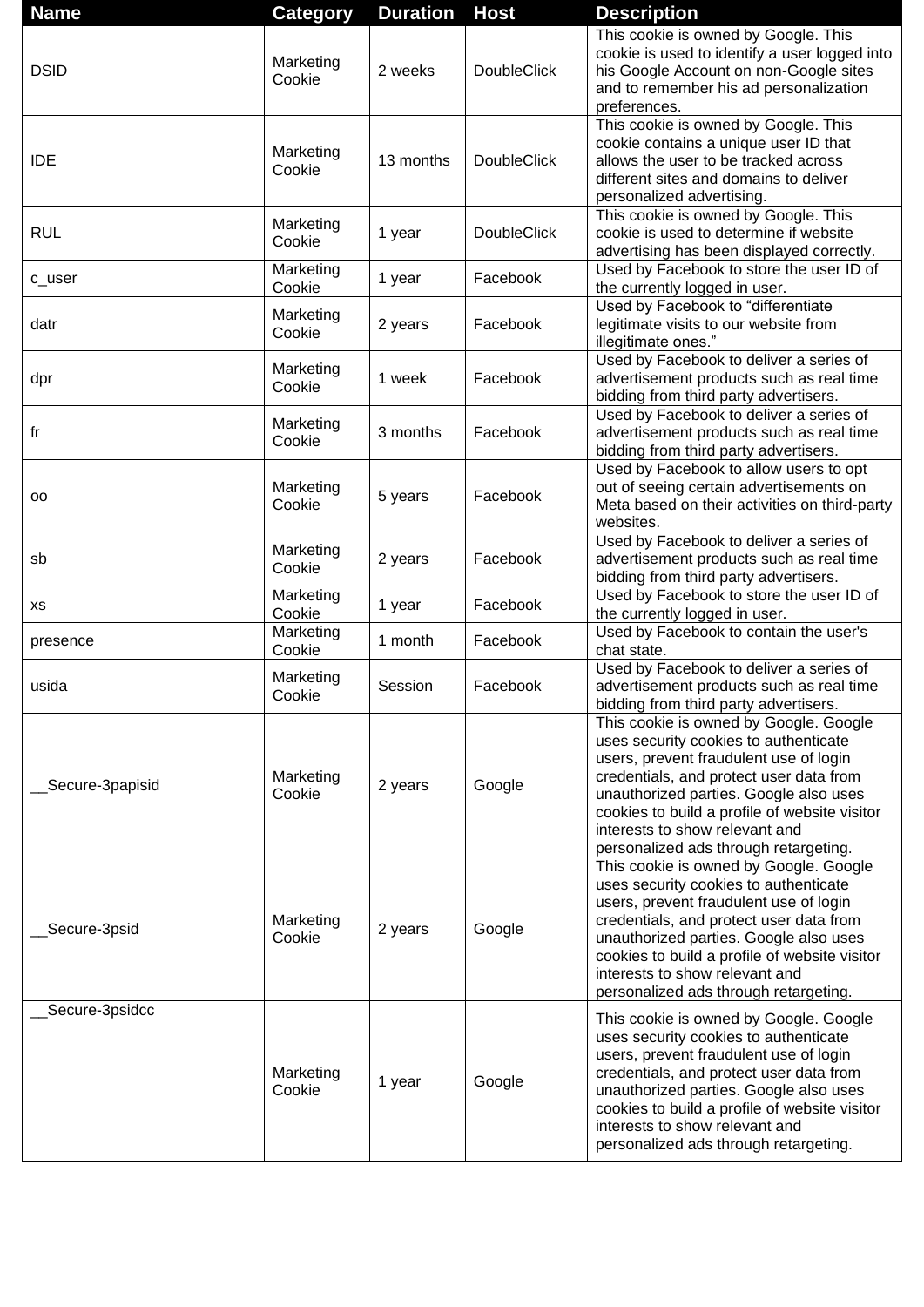| 1P_JAR                  | Marketing<br>Cookie   | 1 month  | Google   | This cookie is owned by Google. Google<br>uses cookies to help customize ads on<br>Google properties.                                                                                                         |
|-------------------------|-----------------------|----------|----------|---------------------------------------------------------------------------------------------------------------------------------------------------------------------------------------------------------------|
| <b>NID</b>              | Marketing<br>Cookie   | 6 months | Google   | This cookie is owned by Google. Google<br>uses cookies to help customize ads on<br>Google properties.                                                                                                         |
| <b>CONSENT</b>          | Marketing<br>Cookie   | 2 years  | Google   | This cookie is owned by Google. This<br>cookie carries out information about how<br>the end user uses the website and any<br>advertising that the end user may have<br>seen before visiting the said website. |
| _BEAMER_FIRST_VISIT_xxx | Performance<br>Cookie | 1 year   | Hotjar   | This cookie is set by Beamer to store the<br>date of user's first interaction with Hotjar<br>insights.                                                                                                        |
| _BEAMER_LAST_UPDATE_xxx | Performance<br>Cookie | 1year    | Hotjar   | This cookie is set by Beamer to store the<br>timestamp for the last time the number of<br>unread posts was updated for a user.                                                                                |
| _BEAMER_USER_ID_xxx     | Performance<br>Cookie | 1 year   | Hotjar   | This cookie is set by Beamer to store an<br>internal ID for a user.                                                                                                                                           |
| _guid                   | Marketing<br>Cookie   | 90 days  | LinkedIn | This cookie is set by LinkedIn. This cookie<br>is used to identify a LinkedIn Member for<br>advertising through Google Ads.                                                                                   |
| AnalyticsSyncHistory    | Marketing<br>Cookie   | 30 days  | LinkedIn | This cookie is set by LinkedIn. This cookie<br>is used to store information about the time<br>a sync with the Ims_analytics cookie took<br>place for users in the Designated<br>Countries                     |
| bcookie                 | Marketing<br>Cookie   | 2 years  | LinkedIn | This cookie is set by LinkedIn. This<br>browser cookie is used to identify each<br>device accessing LinkedIn in order to<br>detect any abuse on the platform.                                                 |
| lang                    | Marketing<br>Cookie   | Session  | LinkedIn | This cookie is set by LinkedIn. This cookie<br>is used to remember a user's language<br>setting to ensure that LinkedIn.com is<br>displayed in the language selected by the<br>user in their preferences.     |
| $li\_gc$                | Marketing<br>Cookie   | 2 years  | LinkedIn | This cookie is set by LinkedIn. This cookie<br>is used to store consent of guests<br>regarding the use of cookies for non-<br>essential purposes.                                                             |
| $li$ <sub>mc</sub>      | Marketing<br>Cookie   | 2 years  | LinkedIn | This cookie is set by LinkedIn. This cookie<br>is used as a temporary cache to avoid<br>database user consent lookups for use of<br>non-essential cookies.                                                    |
| liap                    | Marketing<br>Cookie   | 1 year   | LinkedIn | This cookie is set by LinkedIn. This cookie<br>is used by sites other than "www.domains"<br>to indicate a member's login status.                                                                              |
| lidc                    | Marketing<br>Cookie   | 24 hours | LinkedIn | This cookie is set by LinkedIn. This cookie<br>is used to facilitate the selection of data<br>centers.                                                                                                        |
| Ims_ads                 | Marketing<br>Cookie   | 30 days  | LinkedIn | This cookie is set by LinkedIn. This cookie<br>is used to identify LinkedIn users outside of<br>LinkedIn for advertising purposes.                                                                            |
| Ims_analytics           | Marketing<br>Cookie   | 30 days  | LinkedIn | This cookie is set by LinkedIn. This cookie<br>is used to identify LinkedIn users outside of<br>LinkedIn for analytics purposes.                                                                              |
| sdsc                    | Marketing<br>Cookie   | Session  | LinkedIn | Context cookie used by LinkedIn for the<br>connection data service. This cookie is<br>used for database routing to ensure                                                                                     |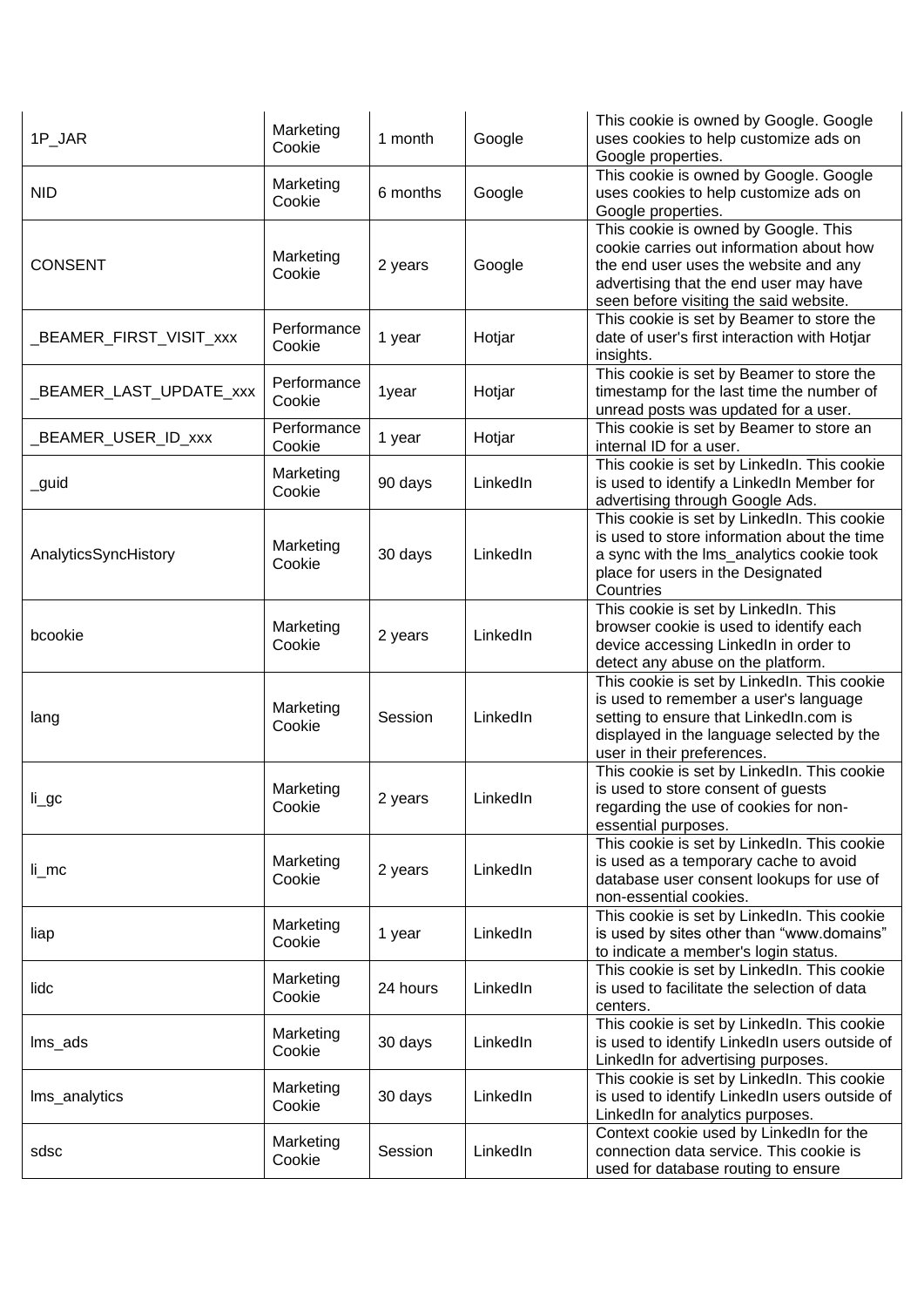|                       |                                        |           |                   | consistency across databases when<br>changing. This cookie is also used to<br>ensure that user-entered content is<br>immediately available after submission to<br>the submitting user.                                                                                                                                                   |
|-----------------------|----------------------------------------|-----------|-------------------|------------------------------------------------------------------------------------------------------------------------------------------------------------------------------------------------------------------------------------------------------------------------------------------------------------------------------------------|
| UserMatchHistory      | Marketing<br>Cookie                    | 30 days   | LinkedIn          | This cookie is set by LinkedIn. This cookie<br>is used to synchronize LinkedIn Ads<br>identifiers.                                                                                                                                                                                                                                       |
| _pinterest_ct         | Marketing<br>Cookie                    | 1 year    | Pinterest         | Equivalent of _pinterest_sess for the<br>browser in the application. This cookie is<br>placed in the user's in-app browser when<br>the user views off-site content, such as a<br>third-party website, from within the<br>Pinterest app.                                                                                                  |
| _pinterest_ct_rt      | Marketing<br>Cookie                    | 1 year    | Pinterest         | This cookie is used by Pinterest to track<br>the usage of services. It is placed each<br>time the person visits an advertiser's site<br>on which the Pinterest tag is installed.                                                                                                                                                         |
| _pinterest_ct_ua      | Marketing<br>Cookie                    | 1 year    | Pinterest         | This cookie is used by Pinterest to track<br>the usage of services. It is placed each<br>time the person visits an advertiser's site<br>on which the Pinterest tag is installed.                                                                                                                                                         |
| _pinterest_sess       | Marketing<br>Cookie                    | 1 year    | Pinterest         | Pinterest's login cookie. This cookie is<br>used to store a person's login status in a<br>web browser.                                                                                                                                                                                                                                   |
| stid                  | Social<br>Media<br>Cookies             | 1 year    | <b>Share This</b> | ShareThis cookie ID. This cookie is used<br>to monitor user-activity (pages visited, the<br>amount of time spent, etc.).                                                                                                                                                                                                                 |
| __stidv               | Social<br>Media<br>Cookies             | 1 year    | <b>Share This</b> | ShareThis cookie ID version. This cookie is<br>used to monitor user-activity (pages<br>visited, the amount of time spent, etc.).                                                                                                                                                                                                         |
| pubconsent-v2         | Social<br>Media<br>Cookies             | 13 months | <b>Share This</b> | ShareThis cookie set to indicate user has<br>made a declaration about GDPR data<br>collection for IAB TCF v1 format.                                                                                                                                                                                                                     |
| st optout             | Social<br>Media<br>Cookies             | 10 years  | <b>Share This</b> | ShareThis cookie set to indicate that user<br>has opted out from data collection.                                                                                                                                                                                                                                                        |
| muc                   | Marketing<br>Cookie                    | 2 years   | Twitter           | This cookie is set by Twitter. This cookie is<br>intended for the identification of bots.                                                                                                                                                                                                                                                |
| guest_id              | Marketing<br>Cookie                    | 2 years   | Twitter           | This cookie is set by Twitter. This cookie is<br>used to identify and track the website<br>visitor.                                                                                                                                                                                                                                      |
| personalization_id    | Marketing<br>Cookie                    | 2 years   | Twitter           | This cookie is set by Twitter. This cookie<br>tracks off-Twitter activity for personalized<br>experience.                                                                                                                                                                                                                                |
| muc_ads               | Marketing<br>Cookie                    | 2 years   | Twitter           | This cookie is set by Twitter. This cookie is<br>used for advertising purposes.                                                                                                                                                                                                                                                          |
| OptanonAlertBoxClosed | <b>Strictly</b><br>Necessary<br>Cookie | 1 year    | universem.com     | This cookie is set by the cookie<br>compliance solution from OneTrust. This<br>cookie is used to determine whether a<br>visitor should be shown the banner.                                                                                                                                                                              |
| OptanonConsent        | <b>Strictly</b><br>Necessary<br>Cookie | 1 year    | universem.com     | This cookie is set by the cookie<br>compliance solution from OneTrust. It<br>stores information about the categories of<br>cookies the site uses and whether visitors<br>have given or withdrawn consent for the<br>use of each category. This enables site<br>owners to prevent cookies in each<br>category from being set in the users |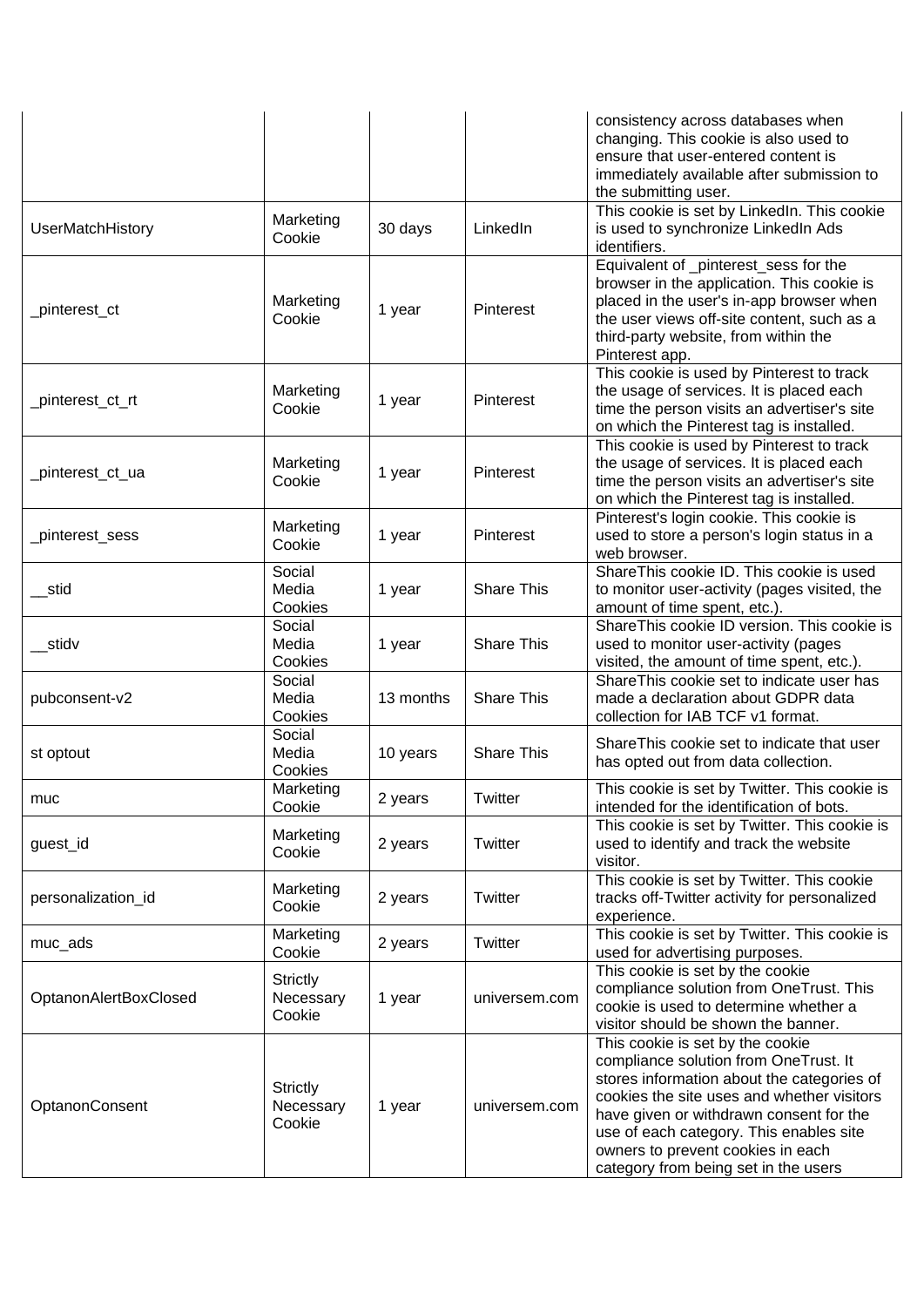|                              |                                        |          |               | browser, when consent is not given. The<br>cookie has a normal lifespan of one year,<br>so that returning visitors to the site will<br>have their preferences remembered. It<br>contains no information that can identify<br>the site visitor.                                                                                                                                                                                                        |
|------------------------------|----------------------------------------|----------|---------------|-------------------------------------------------------------------------------------------------------------------------------------------------------------------------------------------------------------------------------------------------------------------------------------------------------------------------------------------------------------------------------------------------------------------------------------------------------|
| <b>PHPSESSID</b>             | <b>Strictly</b><br>Necessary<br>Cookie | Session  | universem.com | Cookie generated by applications based<br>on the PHP language. This is a general<br>purpose identifier used to maintain user<br>session variables.                                                                                                                                                                                                                                                                                                    |
| _derived_epik                | Performance<br>Cookie                  | 1 year   | universem.com | This cookie is placed when the Pinterest<br>tag reports an identified match without the<br>use of cookies, such as through advanced<br>matching. The Pinterest tag caches<br>information to facilitate matches on future<br>pages.                                                                                                                                                                                                                    |
| _ga                          | Performance<br>Cookie                  | 2 years  | universem.com | This cookie name is associated with<br>Google Universal Analytics. This cookie is<br>used to distinguish unique users by<br>assigning a randomly generated number<br>as a client identifier. It is included in each<br>page request in a site and used to<br>calculate visitor, session and campaign<br>data for the sites analytics reports. By<br>default it is set to expire after 2 years,<br>although this is customisable by website<br>owners. |
| _ga_7TR0EZHX9P               | Performance<br>Cookie                  | 2 years  | universem.com | This is a pattern type cookie set by Google<br>Analytics, where the pattern element on<br>the name contains the unique identity<br>number of the account or website it relates<br>to. It appears to be a variation of the gat<br>cookie which is used to limit the amount of<br>data recorded by Google on high traffic<br>volume websites.                                                                                                           |
| _gat_UA-1892260-6            | Performance<br>Cookie                  | 1 minute | universem.com | This is a pattern type cookie set by Google<br>Analytics, where the pattern element on<br>the name contains the unique identity<br>number of the account or website it relates<br>to. It appears to be a variation of the gat<br>cookie which is used to limit the amount of<br>data recorded by Google on high traffic<br>volume websites.                                                                                                           |
| _gid                         | Performance<br>Cookie                  | 1 day    | universem.com | This cookie name is associated with<br>Google Universal Analytics. This cookie is<br>used to distinguish unique users by<br>assigning a randomly generated number<br>as a client identifier. It is included in each<br>page request in a site and used to<br>calculate visitor, session and campaign<br>data for the sites analytics reports.                                                                                                         |
| _hjAbsoluteSessionInProgress | Performance<br>Cookie                  | 30 min   | universem.com | This cookie is set by Hotjar. This cookie is<br>used to detect the first pageview session of<br>a user.                                                                                                                                                                                                                                                                                                                                               |
| _hjid                        | Performance<br>Cookie                  | 1 year   | universem.com | This cookie is set by Hotjar. This cookie is<br>set when the customer first lands on a<br>page with the Hotjar script. It is used to<br>persist the Hotjar User ID, unique to that<br>site on the browser. This ensures that                                                                                                                                                                                                                          |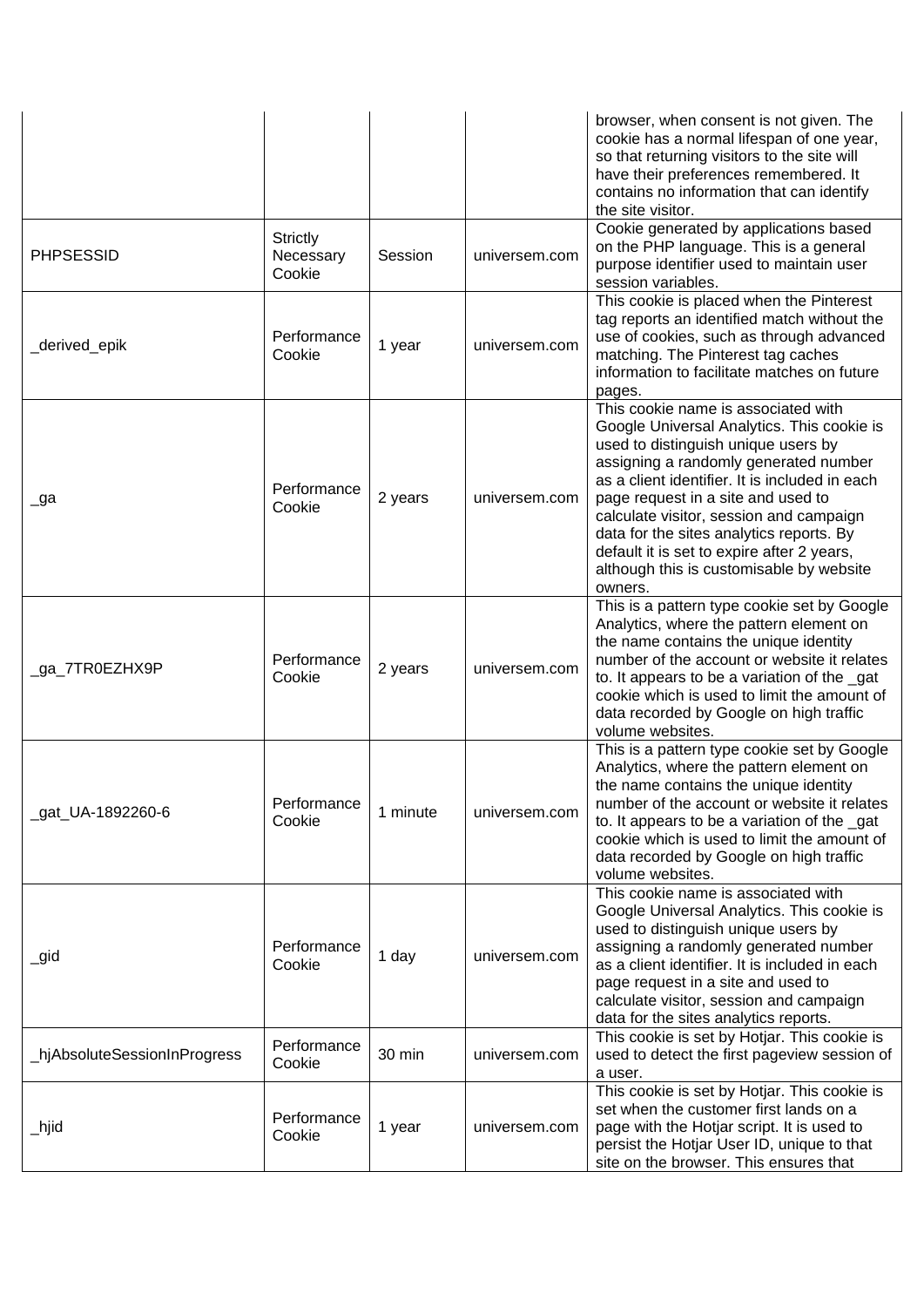|                             |                            |         |               | behavior in subsequent visits to the same<br>site will be attributed to the same user ID.                                                                                                                                                                                                                                                            |
|-----------------------------|----------------------------|---------|---------------|------------------------------------------------------------------------------------------------------------------------------------------------------------------------------------------------------------------------------------------------------------------------------------------------------------------------------------------------------|
| _hjIncludedInPageviewSample | Performance<br>Cookie      | 30 min  | universem.com | This cookie is set by Hotjar. This cookie is<br>set to determine if a user is included in the<br>data sampling defined by the site's daily<br>session limit.                                                                                                                                                                                         |
| _hjSession_xxx              | Performance<br>Cookie      | 30 min  | universem.com | This cookie is set by Hotjar. This cookie<br>holds current session data. It ensures<br>subsequent requests in the session<br>window are attributed to the same session.                                                                                                                                                                              |
| _hjSessionUser_xxx          | Performance<br>Cookie      | 1 year  | universem.com | This cookie is set by Hotjar. This cookie is<br>set when the customer first lands on a<br>page with the Hotjar script. It is used to<br>persist the Hotjar User ID, unique to that<br>site on the browser. This ensures that<br>behavior in subsequent visits to the same<br>site will be attributed to the same user ID.                            |
| _hjTLDTest                  | Performance<br>Cookie      | Session | universem.com | This cookie is set by Hotjar. This cookie<br>enables to try to determine the most<br>generic cookie path to use, instead of page<br>hostname.                                                                                                                                                                                                        |
| _gcl_au                     | Marketing<br>Cookie        | 90 days | universem.com | Used by Google to take information in ad<br>clicks and store it in a first-party cookie so<br>that conversions can be attributed outside<br>the landing page.                                                                                                                                                                                        |
| _pin_unauth                 | Marketing<br>Cookie        | 1 year  | universem.com | This cookie is used by Pinterest to track<br>the usage of services of users who cannot<br>be identified by Pinterest. It is placed each<br>time the person visits an advertiser's site<br>on which the Pinterest tag is installed.                                                                                                                   |
| sharethis_cookie_test_      | Social<br>Media<br>Cookies | Session | universem.com | ShareThis cookie set to indicate user has<br>made a declaration about GDPR data<br>collection for IAB TCF v1 format.                                                                                                                                                                                                                                 |
| Secure-3PAPISID             | Marketing<br>Cookie        | 2 years | YouTube       | This cookie is owned by YouTube<br>(Google). Google uses security cookies to<br>authenticate users, prevent fraudulent use<br>of login credentials, and protect user data<br>from unauthorized parties. Google also<br>uses cookies to build a profile of website<br>visitor interests to show relevant and<br>personalized ads through retargeting. |
| Secure-3PSID                | Marketing<br>Cookie        | 2 years | YouTube       | This cookie is owned by YouTube<br>(Google). Google uses security cookies to<br>authenticate users, prevent fraudulent use<br>of login credentials, and protect user data<br>from unauthorized parties. Google also<br>uses cookies to build a profile of website<br>visitor interests to show relevant and<br>personalized ads through retargeting. |
| Secure-3PSIDCC              | Marketing<br>Cookie        | 2 years | YouTube       | This cookie is owned by YouTube<br>(Google). Google uses security cookies to<br>authenticate users, prevent fraudulent use<br>of login credentials, and protect user data<br>from unauthorized parties. Google also<br>uses cookies to build a profile of website<br>visitor interests to show relevant and<br>personalized ads through retargeting. |
| LOGIN_INFO                  | Marketing<br>Cookie        | 2 years | YouTube       | This cookie is owned by YouTube<br>(Google). Google uses cookies to help<br>customize ads on Google properties.                                                                                                                                                                                                                                      |